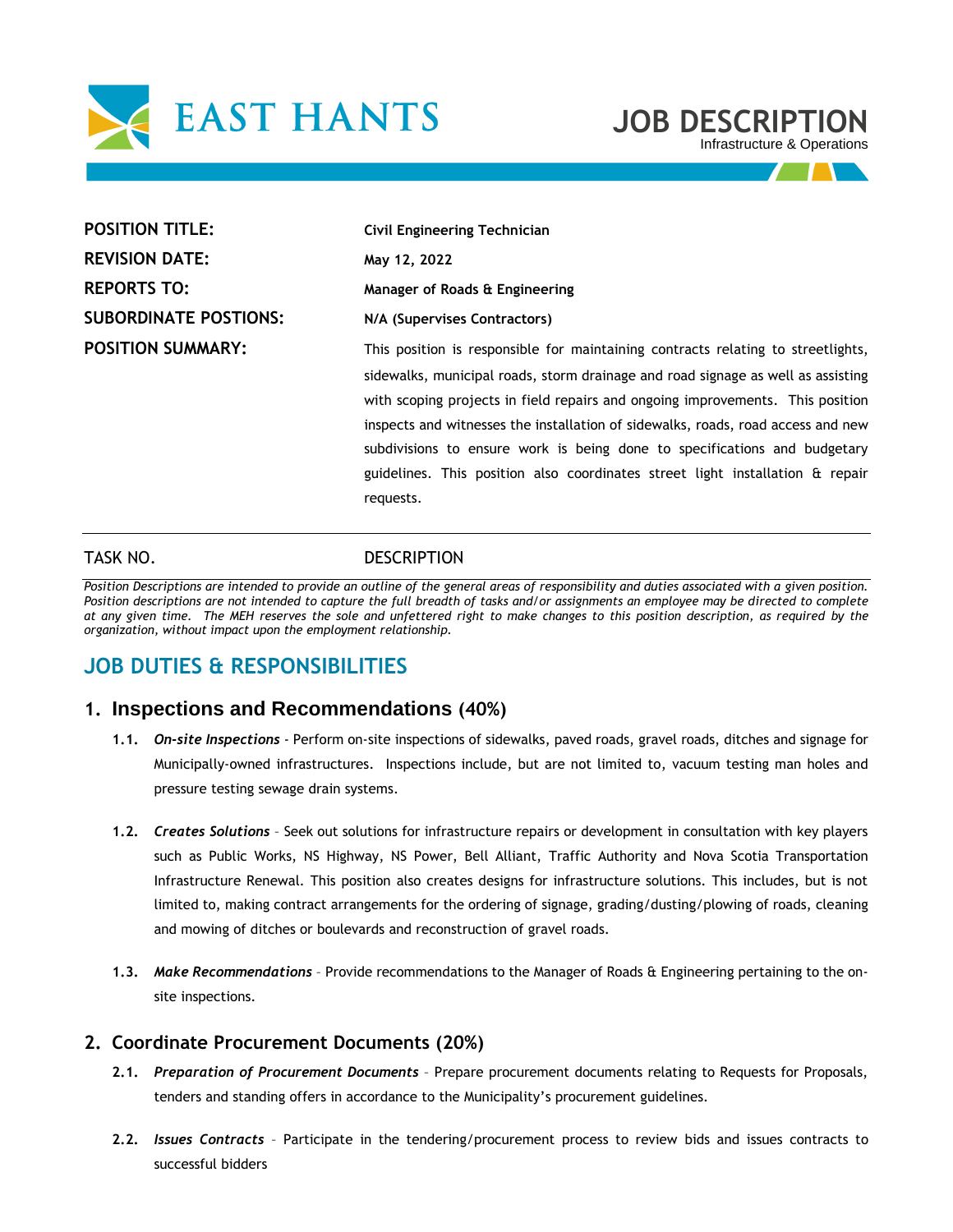- **2.3.** *Supervises Contractors*  Supervise and monitor all work performed by contractors to ensure services are rendered according to contract and OH&S compliance is met. (i.e. Winter Snow Clearing Contracts, vegetation control within the ROW, Gravel Road Grading & Dust Control, contractor maintenance and repair activities.)
- **2.4.** *Processes Payments*  Process payments after services and products are rendered according to contracts (as per Procurement Authority Policy).

## **3. Customer Service (20%)**

- **3.1.** *Coordinating Public Service Outage reporting –* Will review, prioritize and action plan service outages reported by the public as it relates to Roads, Sidewalks, and Streetlights.
- **3.2.** *Respond to Customer Calls*  Respond to incoming calls from the public regarding concerns or complaints with respect to Roads, Sidewalks, and Streetlights.

# **4. Traffic Calming Programming (15%)**

- **4.1.** *Digital Speed Display Signs –* will support the setup, monitoring, and take down of portable digital speed display signs. This will at times involve liaison with both the Manager of Roads & Engineering as well as the Director of Infrastructure & Operations as those rolls will bring information from RCMP and Council with respect to location priorities that will be considered when planning for the departmental location priority list.
- **4.2.** *Road Signage & Speed Bumps -* coordinate the installation of temporary road signage or speed humps based on either areas under trial conditions or part of an event response.
- **4.3.** *Traffic Calming -* participate in the identification, implementation, and coordinate ongoing maintenance of permanent traffic calming assets. (i.e., DSDS, RRFB's, Speed Humps, Curb Bump Outs, etc.)

# **5. Budget Support (5%)**

- **5.1.** *Budget Estimates* Create annual budget estimates for annual work such as maintenance for; roads, signage, catch basins, ditches, sidewalks, and stormwater ponds. As well as research on costing throughout the year for specific individual projects.
- **5.2.** *Expenditure Monitoring* Review and codes expenditures for work under the supervision of this role. Providing monthly summaries of operating expenditures and supporting the Manager of Roads & Engineering with budget projections throughout the year.

# **REQUIRED QUALIFICATIONS AND TRAINING**

#### *Education and Experience*

- A two (2) year certificate or diploma from a recognized Community College in Civil Engineering or equivalent
- At least five (5) years experience in a related field with an engineering or surveying background and preferably in a municipal environment

#### *Knowledge, Skills, Abilities*

- Must be a skilled communicator possessing keen interpersonal skills
- Budgeting and contract administration